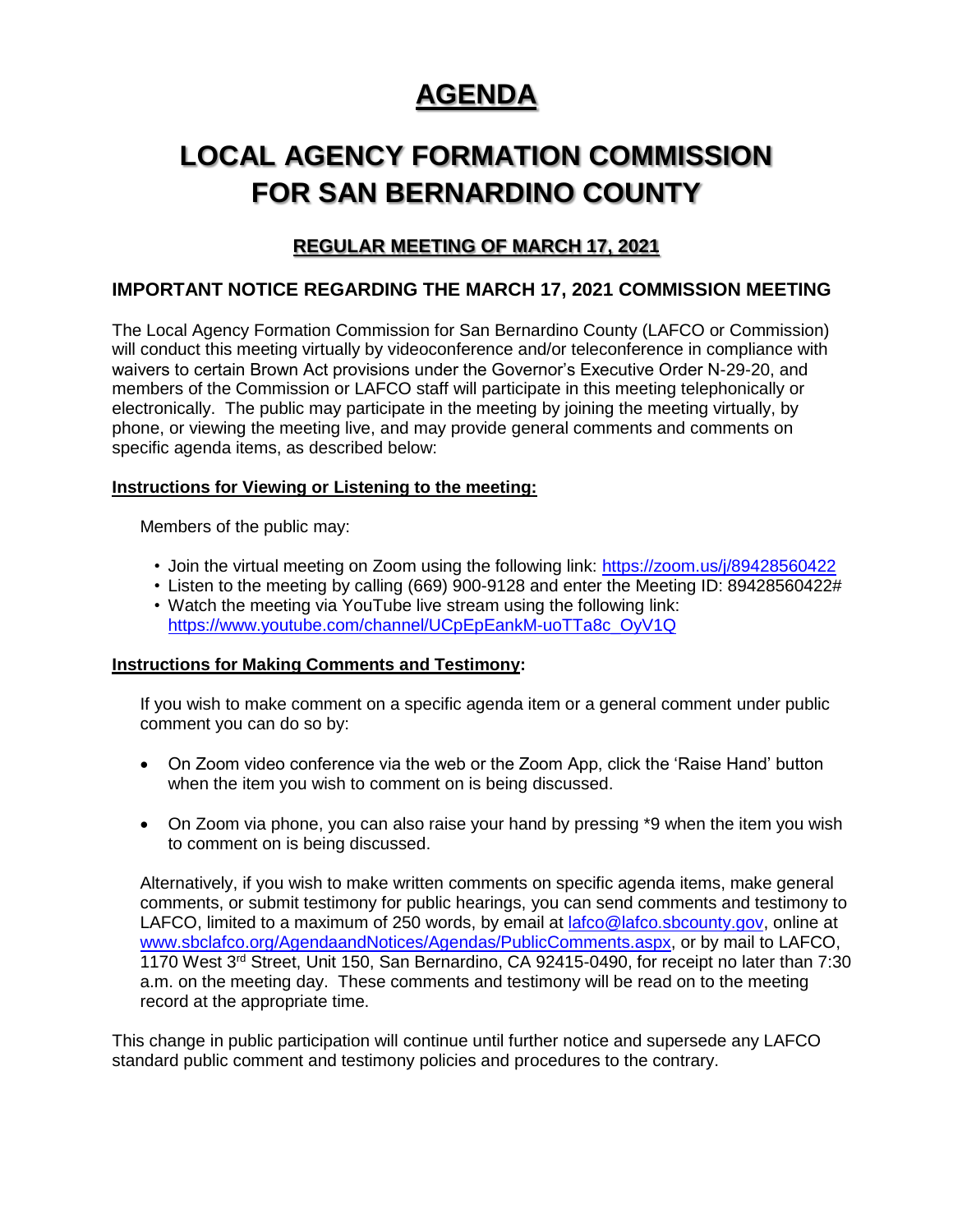## **9:00 A.M. – CALL TO ORDER – FLAG SALUTE**

1. Swear In Regular County Commissioner – Supervisor Joe Baca, Jr.

**ANNOUNCEMENT:** Anyone present at the hearing who is involved with any of the changes of organization to be considered and who has made a contribution of more than \$250 in the past twelve (12) months to any member of the Commission will be asked to state for the record the Commission member to whom the contribution has been made and the matter of consideration with which they are involved.

#### 2. **PUBLIC COMMENTS ON CLOSED SESSION**

#### 3. **CONVENE CLOSED SESSION**

- Conference with Legal Counsel Existing Litigation (Government Code Section 54956.9(d)(1)) – C.O.M.E.T. (Citizens of Mentone Empowered Together) v. City of Redlands et al, County of San Bernardino Superior Court Case No. CIVDS1906437
- Conference with Legal Counsel Existing Litigation (Government Code Section 54956.9(d)(1)) – Montecito Equities, Ltd v. San Bernardino Local Agency Formation Commission, County of San Bernardino Superior Court Case No. CIVSB2029401

#### 4. **RECONVENE PUBLIC SESSION**

#### **CONSENT ITEMS:**

The following consent items are expected to be routine and non-controversial and will be acted upon by the Commission at one time without discussion, unless a request has been received prior to the hearing to discuss the matter.

- 5. Approval of Minutes for Regular Meeting of January 20, 2021
- 6. Approval of Executive Officer's Expense Report
- 7. Ratify Payments as Reconciled and Note Cash Receipts for Months of December 2020 and January 2021
- 8. Review and Approval of Contract with Davis Farr, LLP for Financial Audit Services for the Period FY 2020-21 through Fiscal Year 2023-24
- 9. Review and Approval of Cooperative Agreement with the Inland Empire Resource Conservation District related to the Sustainable Agricultural Lands Conservation (SALC) Program and Grant
- 10. Consent Items Deferred for Discussion

## **PUBLIC HEARING ITEMS:**

- 11. Consideration of: (1) CEQA Categorical Exemption filed by the County of San Bernardino for Tentative Parcel Map No. 20176 to subdivide 17.93 gross acres into three parcels, as CEQA Responsible Agency for LAFCO SC#460; and (2) LAFCO SC#460 – City of San Bernardino Irrevocable Agreement to Annex No. 2020-362 for Sewer Service (APN 0262- 042-22)
- 12. Preliminary Budget Review for Fiscal Year 2021-22: